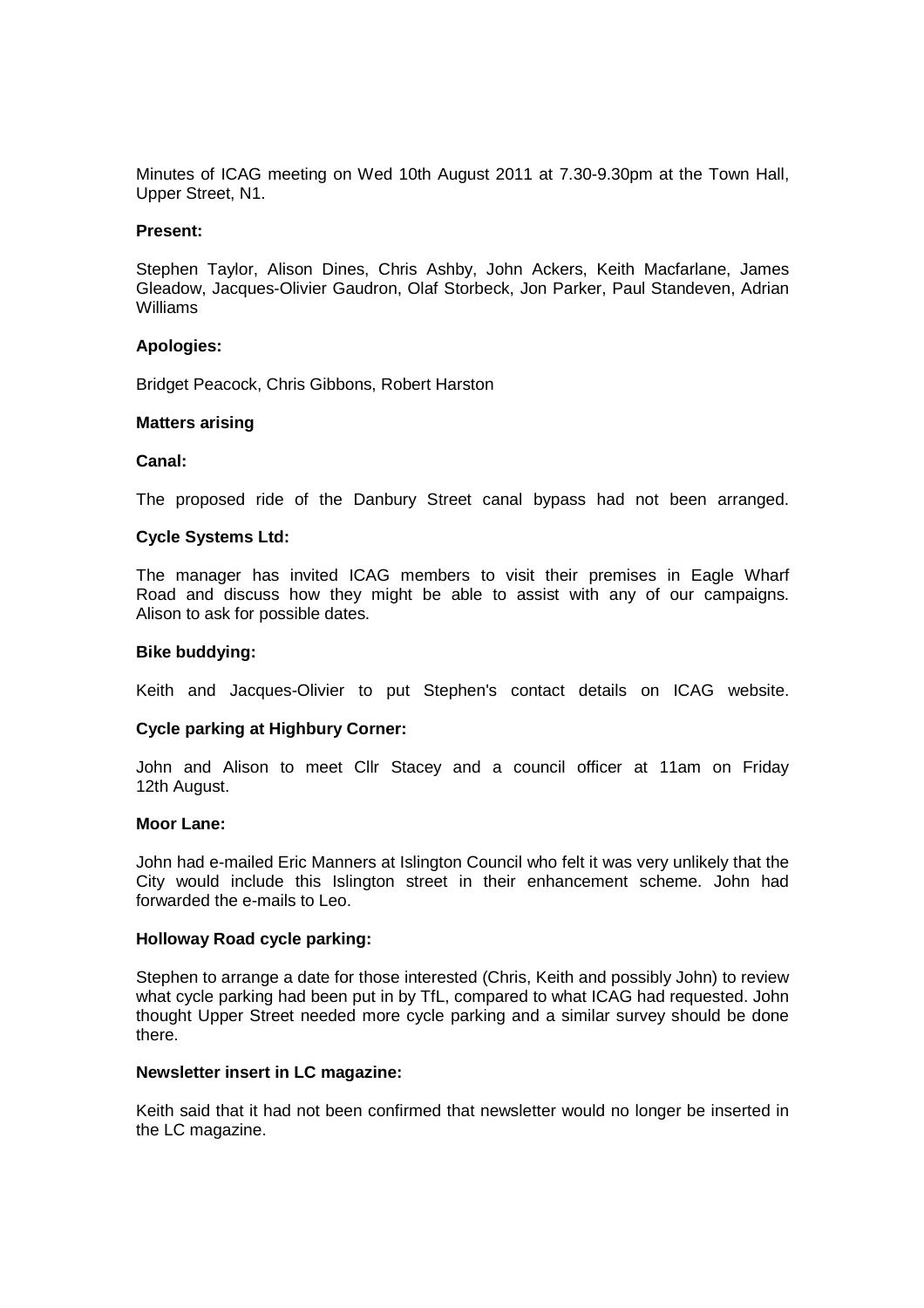Removal of guard rail near King's Cross ex-Thameslink station John had e-mailed TfL about this asking for more cycle parking to be installed and had been told they were addressing it.

# **Agenda:**

# **ICAG campaigns:**

Stephen had put a poll on the ICAG website and will e-mail ICAG e-group to ask people to vote on campaigning priorities. Stephen and John have been discussing the 20mph campaign with Caroline Russell, chair of Living Streets, with the aim of presenting a petition to the full council meeting in early October and possibly using the Stop the Roamer website for an on-line petition. Caroline has since started a Green Party campaign for 2 specific streets to be made 20mph but as ICAG is non-political there was concern that this might cause difficulties. John and Stephen will discuss with Caroline the wording of the petition and paper copies will be on the ICAG stalls in September. Jacques-Olivier will investigate hosting the on-line petition. John will arrange a meeting with Paul Convery, the council's Executive Member for Planning, Regeneration and Transport, to discuss 20mph.

## **Veloteers:**

Stephen had been going through a recent planning document pulling out cycle related schemes in each ward which will be put on the website. This will be particularly useful for the veloteers and the meeting thanked him for his work. He will arrange a meeting of the veloteers subcommittee.

## **LCC awards:**

Stephen suggested the veloteers scheme was submitted and Chris suggested Madras Place. Documents to be downloaded from LCC website and submitted by Monday 10th October.

## **ICAG tributes following cycling fatalities:**

Prior to the meeting a tribute had taken place on Holloway Road where the cyclist Sam Harding had been killed. Planned by Chris it had been attended by about 70 people, mostly Sam's family and friends, who had heard about it via ICAG's Twitter and Facebook. Despite concern from James that such events could generate adverse publicity, most people present felt a cyclist's death should be commemorated in some way and Chris was thanked for arranging it.

Journalists from both local papers were there and safe cycling and safe driving issues had been emphasised to them.

## **Future events:**

Skyride 4th Sept: Jacques-Olivier said it was too complicated for the group from Edmonton to join up with the ICAG ride. He agreed to lead the ICAG ride starting at 10am and returning at about 4pm. Keith, Paul, John A and possibly Stephen and Jon P